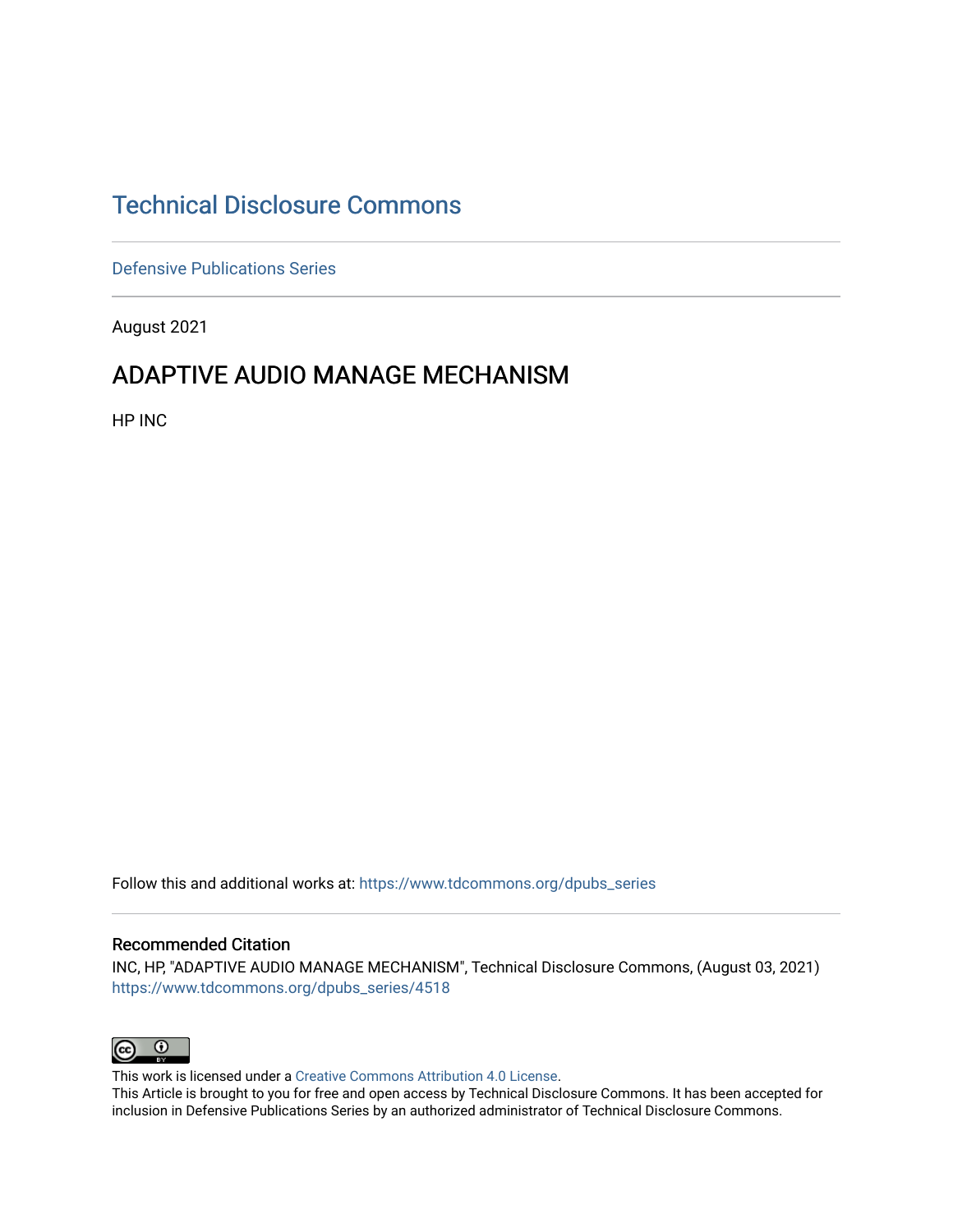## *Adaptive Audio Manage Mechanism*

### Abstract:

Remote work is becoming a mainstream of working type. The virtual working type is giving a chance to workers that they can work anywhere and anytime if their working desktop is capable to perform effectively in different working environment. Audio input and output devices are very important accessories to help on working productivity, and users need to manage them very carefully from using speakers and mic while they switch every meeting session. This innovation concept is trying to provide a friendly and a smart audio management mechanism so that users don't need to check audio devices while using. Instead, this smart audio management system can auto detect which audio device is better for users by determining current working scenario and environment. It can predict which preferable audio devices for users and then switch it so that we can provide a seamless user audio experience in different working sessions. The audio management can learn from user behavior from user data and device data as well as detect audio devices so that it can manage audio devices on behalf of users.

### Prior Solutions:

|                       | Home                                                               | <b>Office</b>                                                 | <b>Commute</b>          | <b>Public place</b>     |
|-----------------------|--------------------------------------------------------------------|---------------------------------------------------------------|-------------------------|-------------------------|
| Virtual meeting       | <b>USB Headset</b>                                                 | <b>USB Headset</b>                                            | <b>Wireless Headset</b> | <b>USB Headset</b>      |
| Movie/Music<br>player | Internal<br>٠<br><b>SPK</b><br>External<br>$\bullet$<br><b>SPK</b> | <b>USB Headset</b><br>$\bullet$<br>Wireless<br>٠<br>Headphone | <b>Wireless Headset</b> | <b>Wireless Headset</b> |
| Gaming                | Speaker<br><b>USB</b><br>$\bullet$<br>Headset                      | <b>USB Headset</b>                                            | <b>Wireless Headset</b> | Wireless Headset        |

Most users have multiple audio output devices to fulfil their use experience under different situation, list an example as below table,

According to the table, we can find there are more than one audio input/output devices used by this user. Including internal MIC/SPK, audio jack headset, USB headset, external SPK and wireless headset, etc.

However, even the external audio device has been plugged in system, user still need to change the default device and volume bar **manually**.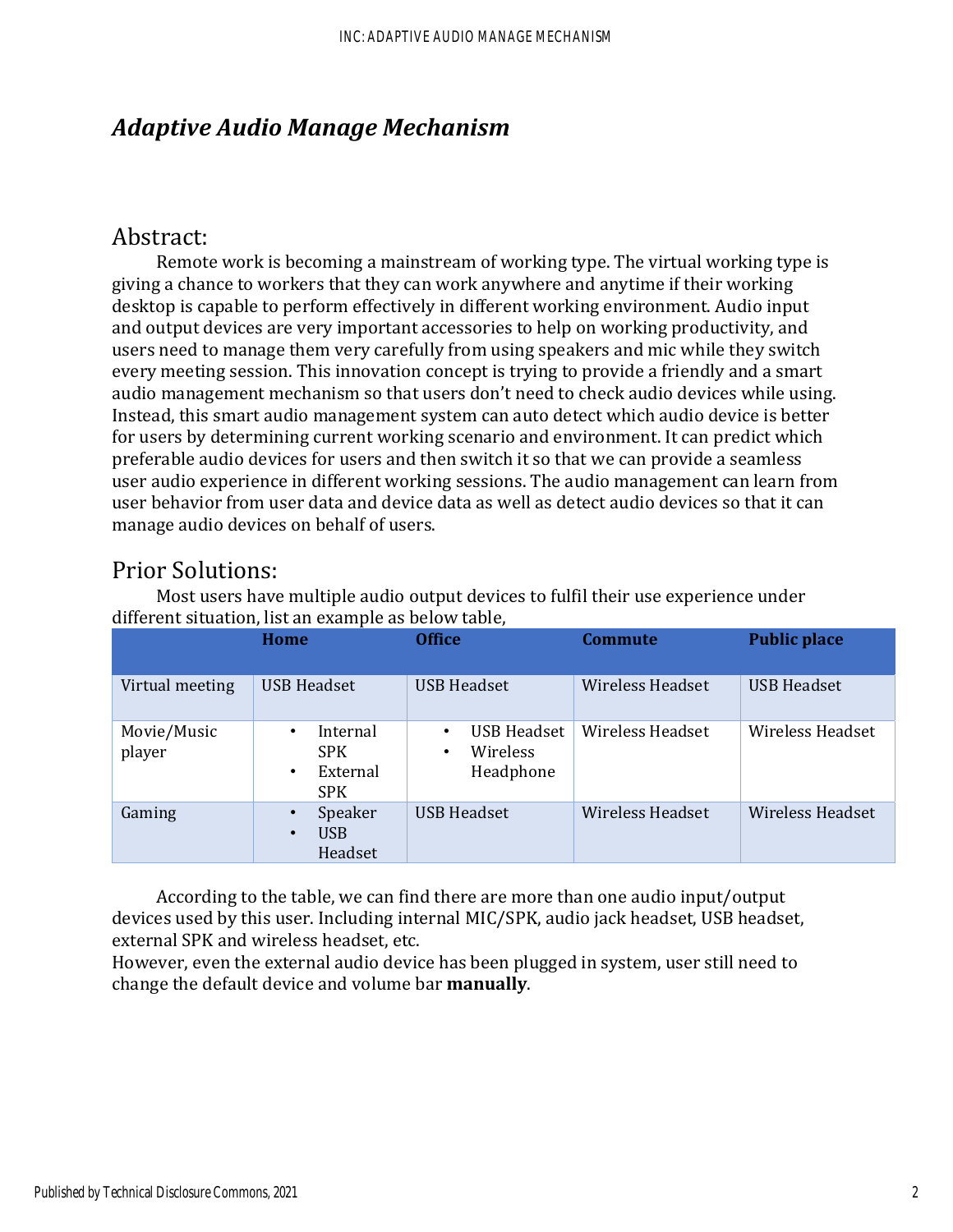

Furthermore, audio endpoint setting might be overwritten by UWP so it will be different to OS setting page, it will let user be confused and causing some inconveniences.

| Settings |                                 |                                                                                                | $\times$ |  |
|----------|---------------------------------|------------------------------------------------------------------------------------------------|----------|--|
|          | General                         | <b>Speaker</b>                                                                                 |          |  |
|          | Video                           | Headset Earphone (3- Jabra EVOLVE LINK MS)<br><b>Test Speaker</b><br>$\check{~}$               |          |  |
|          | <b>Audio</b>                    | <b>Output Level:</b><br>$\Box$ )<br>Volume:                                                    |          |  |
|          | <b>Share Screen</b>             | Use separate audio device to play ringtone simultaneously                                      |          |  |
|          | Chat                            | <b>Microphone</b>                                                                              |          |  |
|          | <b>Background &amp; Filters</b> | Headset Microphone (3- Jabra EVOLVE LINK MS)<br><b>Test Mic</b><br>$\check{~}$<br>Input Level: |          |  |
|          | Recording                       | Volume:<br>$\blacksquare$                                                                      |          |  |
|          | Profile                         | Automatically adjust microphone volume<br>$\sim$                                               |          |  |
|          | <b>Statistics</b>               | Suppress background noise Learn more<br>О<br>Auto                                              |          |  |
|          | Feedback                        | Low (faint background noises)                                                                  |          |  |
|          | <b>Keyboard Shortcuts</b>       | Medium (computer fan, pen taps)<br>High (typing, dog barks)                                    |          |  |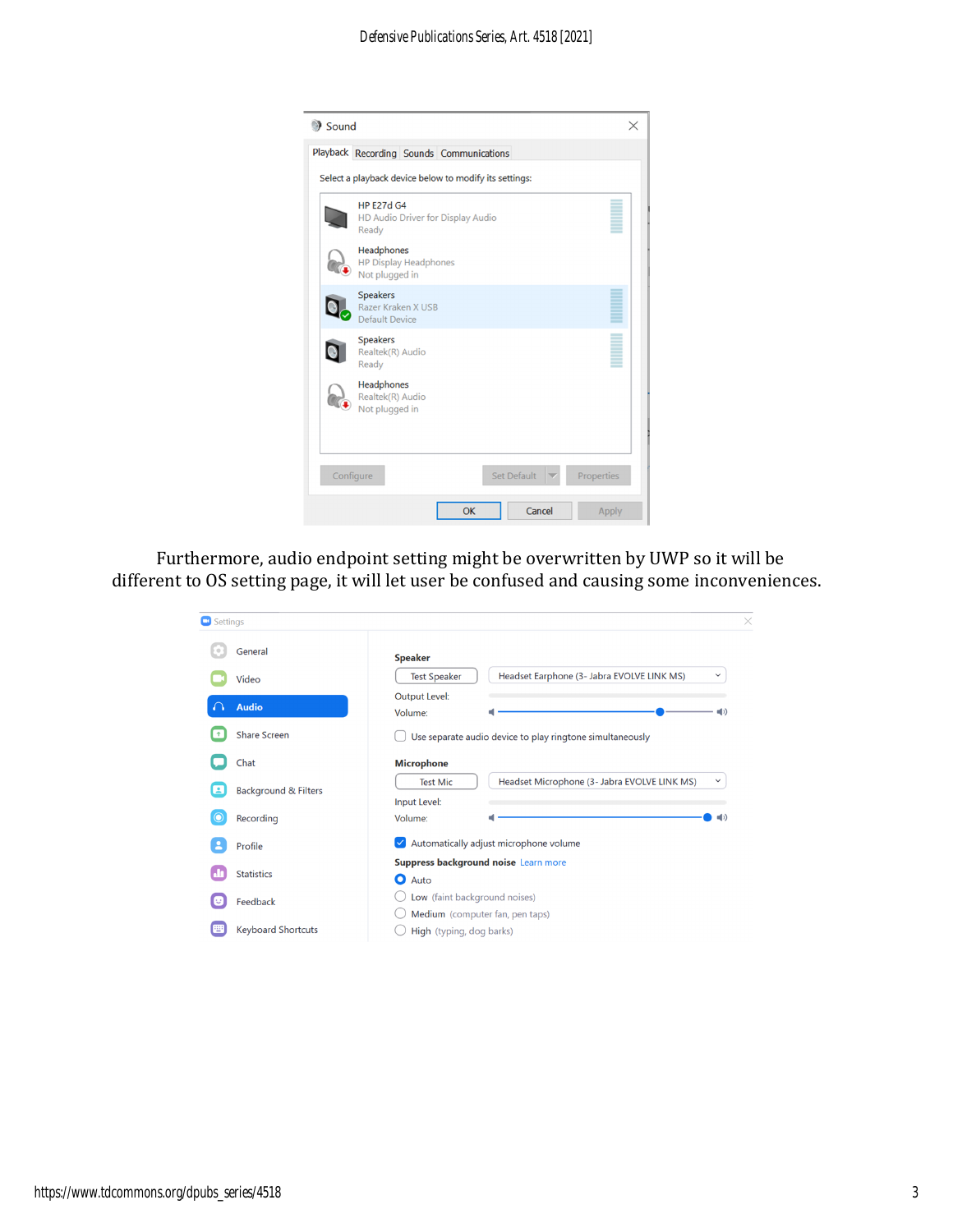## Problem Solved:

Nowadays, as more and more computer peripherals, like audio device, docking device, monitor…etc. attached, and the working place is not limited only in the office, user spend more time to config the audio device and the audio input/output setting.

System can smartly help user to configuration the right audio device and provide the appropriate volume/sound effect setting based on user work scenario. To improve the user experience.

A Laptop with this invention enabled will make your daily work more productive and save time.

#### **Concept Flow Chart:**

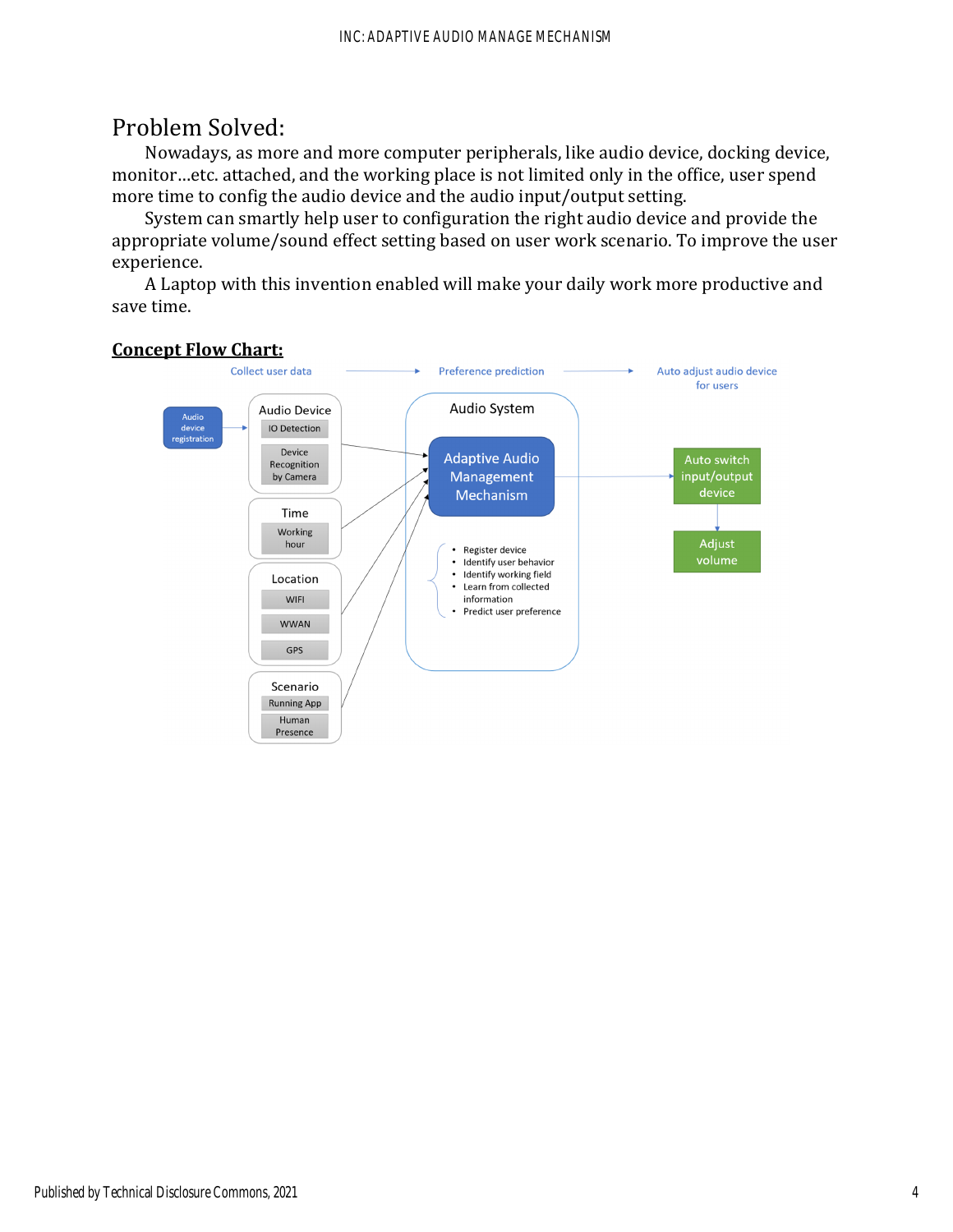#### **User scenario with Adaptive Audio Manage Mechanism:**



- Step 1: Register audio devices, then identify audio devices connect at the PC.
- Step 2: Collect user data, ex: Location: wifi\wwan\GPS Audio device connection: using camera to distinguish which device been using. Background Volume: Mic Timing: Working hour, leisure time. Scenario: human presence sensor, Application running.
- Step3: Based on user data to Identify user behavior Identify working field Learn from collected information
- Step4: Predict user preference Auto switch adaptive audio device. Adjust volume of audio more accurate based on user environment.

### Advantages:

- Automatic switch different audio device.
- Improve audio device user experience.
- Adjust volume of audio more accurate based on user environment.
- Protect secure information Vulnerability.